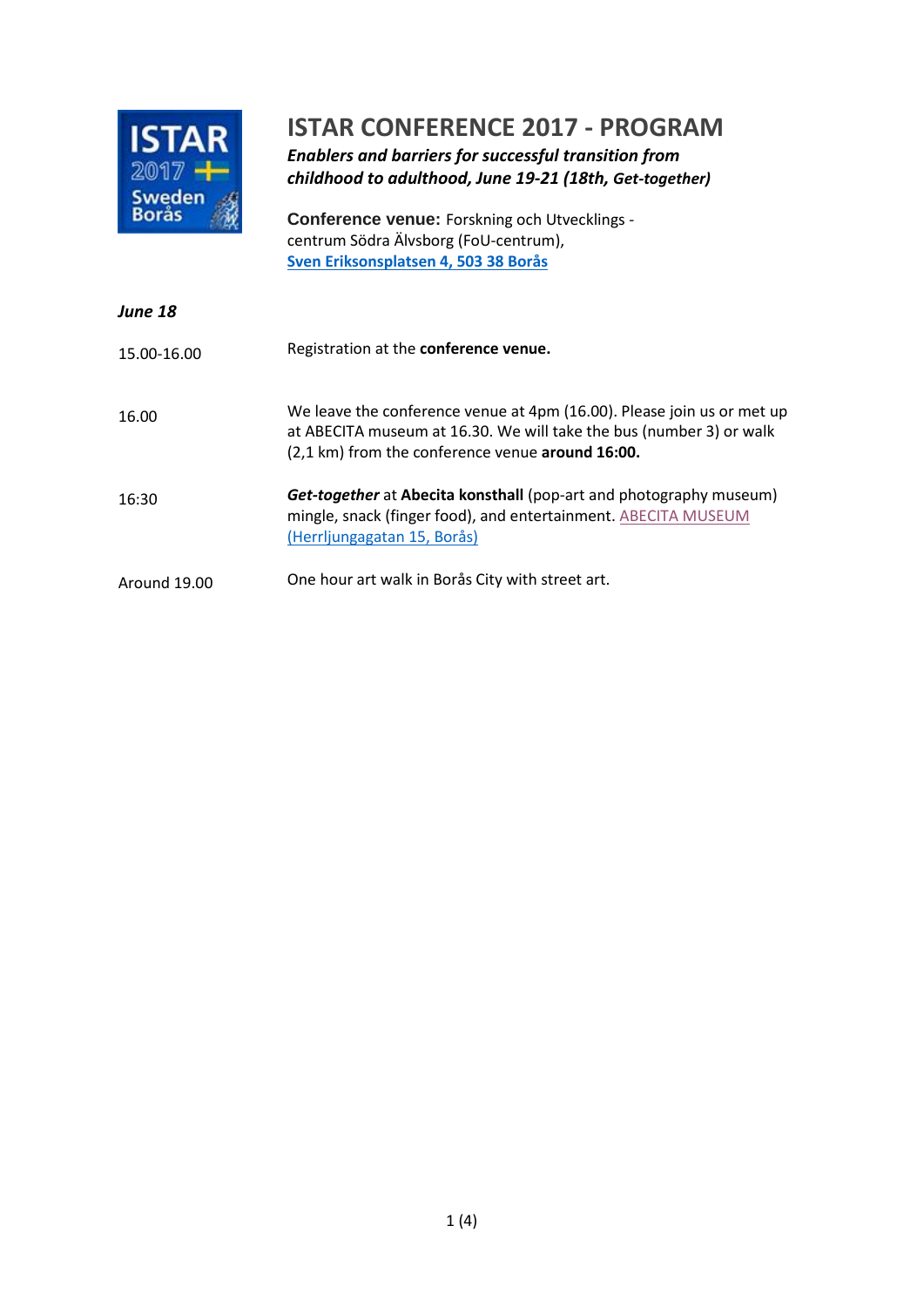| <b>June 19</b> | Conference day 1                                                                                                                                                                                                                                                            |
|----------------|-----------------------------------------------------------------------------------------------------------------------------------------------------------------------------------------------------------------------------------------------------------------------------|
| 08.00-09.00    | Registration. Coffee/Tea                                                                                                                                                                                                                                                    |
| 09.00-09.15    | Opening speaker: Gun Rembeck RN, RM, PhD, Närhälsan R&D Primary<br>Health Care, R&D Center Södra Älvsborg, Närhälsan Youth Centre Borås.<br>Region Västra Götaland, Sweden (15 min)                                                                                         |
|                | <b>Theme: Psychosocial aspects</b>                                                                                                                                                                                                                                          |
| 09.15-10.00    | Ronny Gunnarsson, PhD, Professor in General Practice at James Cook<br>University in Cairns, Australia, and Collegiate professor at University of<br>Gothenburg, Sweden, with the presentation: What constitutes success in<br>the transition into adulthood? (45 min)       |
| 10.05 - 10.50  | Siv Kvernmo, PhD, Professor in child and adolescent psychiatry at Norges<br>Artiske Universitet in Tromsö, Norway, with the presentation: Indigenous<br>Sami Youth in transition: The path from adolescence to young adulthood<br>(45 min)                                  |
| 11.00-13.30    | Photo of the conference group.<br>Walk to the surprisingly interesting Textile Fashion Center.                                                                                                                                                                              |
|                | Locally produced, fair-trade Lunch at The Company. Representatives from<br>the municipality of Borås are hosts and the First Deputy Lordmayor Ulrik<br>Nilsson gives a welcome speech about W BORÅS STAD                                                                    |
| 13.30-14.15    | Hanna Outakoski, PhD, Associate professor at the department of<br>language studies at Umeå University, Sweden, with the presentation: The<br>writing of young Sámi during the transition from childhood to adulthood -<br>Reflections about identity and belonging (45 min) |
| 14.20-15.20    | Work Shop: "Does the flow of refugees affect the transition to adulthood<br>in society." Introduction by Gun Rembeck. Incl. Swedish "fika" during the<br>discussions (60 min)                                                                                               |
| 15.20-16.05    | Sofie Weijosdotter Pettersson, MSc in archeology, PhD student at the<br>department of language studies at Umeå University Sweden with the<br>presentation: To become a Sámi. Ethnicity and identity among children of<br>Sámi immigrants in North America (45 min)          |
| 16.10-16.25    | Anna Windress, Medical Practitioner, Nambour Hospital, Senior House<br>Officer with the presentation: Contemporary Coming of Age: Defining a<br>Successful Transition and Identifying Enablers and Barriers (15 min)                                                        |
| 16.30-17.00    | Zach's Ceremony, film part 1. Somewhere between tribal tradition and<br>city life, a young boy must learn what it takes to <b>become a man</b> and<br>awaken the warrior within himself (www.zachsermini.com) (30 min)                                                      |
| 17.00-17.10    | Reflections from the day                                                                                                                                                                                                                                                    |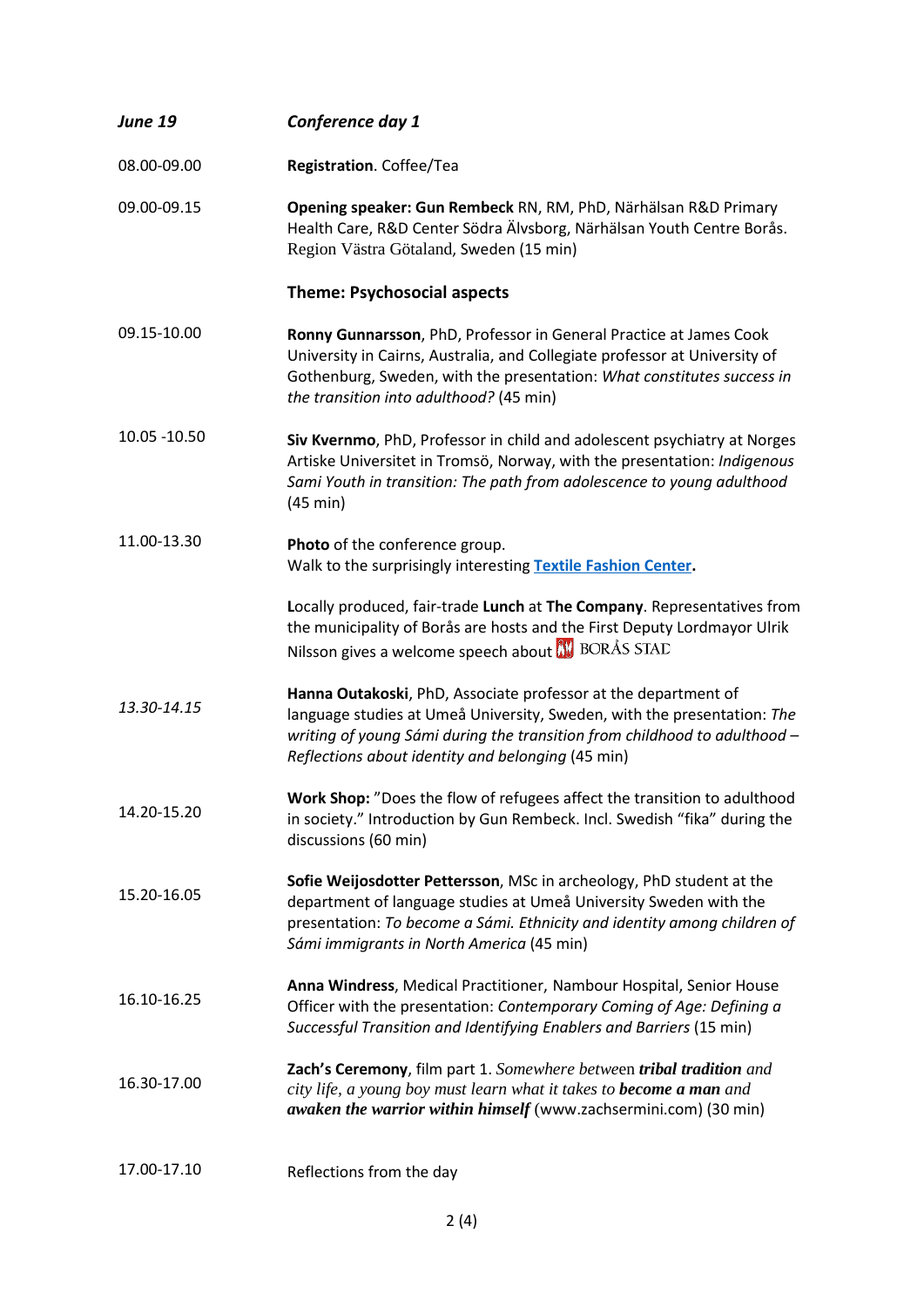| <b>June 20</b> | Conference day 2                                                                                                                                                                                                                                                                                                                                                                                                                                                                                                                                |
|----------------|-------------------------------------------------------------------------------------------------------------------------------------------------------------------------------------------------------------------------------------------------------------------------------------------------------------------------------------------------------------------------------------------------------------------------------------------------------------------------------------------------------------------------------------------------|
| 09.00-09.10    | Introduction and information                                                                                                                                                                                                                                                                                                                                                                                                                                                                                                                    |
|                | Theme: The transition from childhood to adulthood<br>in children with special needs                                                                                                                                                                                                                                                                                                                                                                                                                                                             |
| 09.10-09.55    | Per Gustafsson, PhD, Professor emeritus in child and adolescent<br>psychiatry at Linköping University, Sweden, with the presentation:<br>Transition from childhood to adulthood - ADHD as an example<br>(45 min)                                                                                                                                                                                                                                                                                                                                |
| 10.00-10.45    | Swedish "fika" (45 min) and<br><b>Poster session</b>                                                                                                                                                                                                                                                                                                                                                                                                                                                                                            |
|                | Ewa-Lena Bratt, RN, PhD, Senior lecturer, Institute of Health and<br>Care Sciences at Sahlgrenska Academy at University of Gothenburg,<br>Sweden, with the presentation: The STEPSTONES project -<br>Effectiveness of a transition program to empower adolescents with<br>congenital heart disease in the transition to adulthood                                                                                                                                                                                                               |
|                | Stefan Nilsson, RN, PhD, Associate professor Institute of Health and<br>Care Sciences at Sahlgrenska Academy at University of Gothenburg,<br>Sweden & Ulrika Wallgren, Reg. Physiotherapist, MSC Clinical<br>Medical Science, Specialist in Psychosomatism/Psychiatry,<br>Psychotherapist for Children and Adolescents, Institute of Health<br>and Care Sciences at Sahlgrenska Academy at University of<br>Gothenburg with the presentation: Help Overcoming Pain Early - a<br>person-centered School Health Prevention Program in Adolescents |
|                | Sara Agnafors, Medical Practitioner at a Child and Adolescent<br>Psychiatric clinic at Södra Älvsborg Hospital, Borås, Sweden, PhD,<br>Post-doctoral researcher at the Division of Child and Adolescent<br>Psychiatry, Linköping University with the presentation: Early<br>motherhood - the impact on maternal mental health and child<br>development and behavior                                                                                                                                                                             |
| 10.50-11.20    | Lena Bergqvist, Occupational therapist, Habilitation & Health, Region<br>Västra Götaland, Sweden, MSc, PhD student at the Institution of<br>Neuroscience and Physiology at the Sahlgrenska Academy, University of<br>Gothenburg, Sweden, with the presentation: When I do, I become<br>someone: experiences of occupational performance in young adults with<br>cerebral palsy (30 min)                                                                                                                                                         |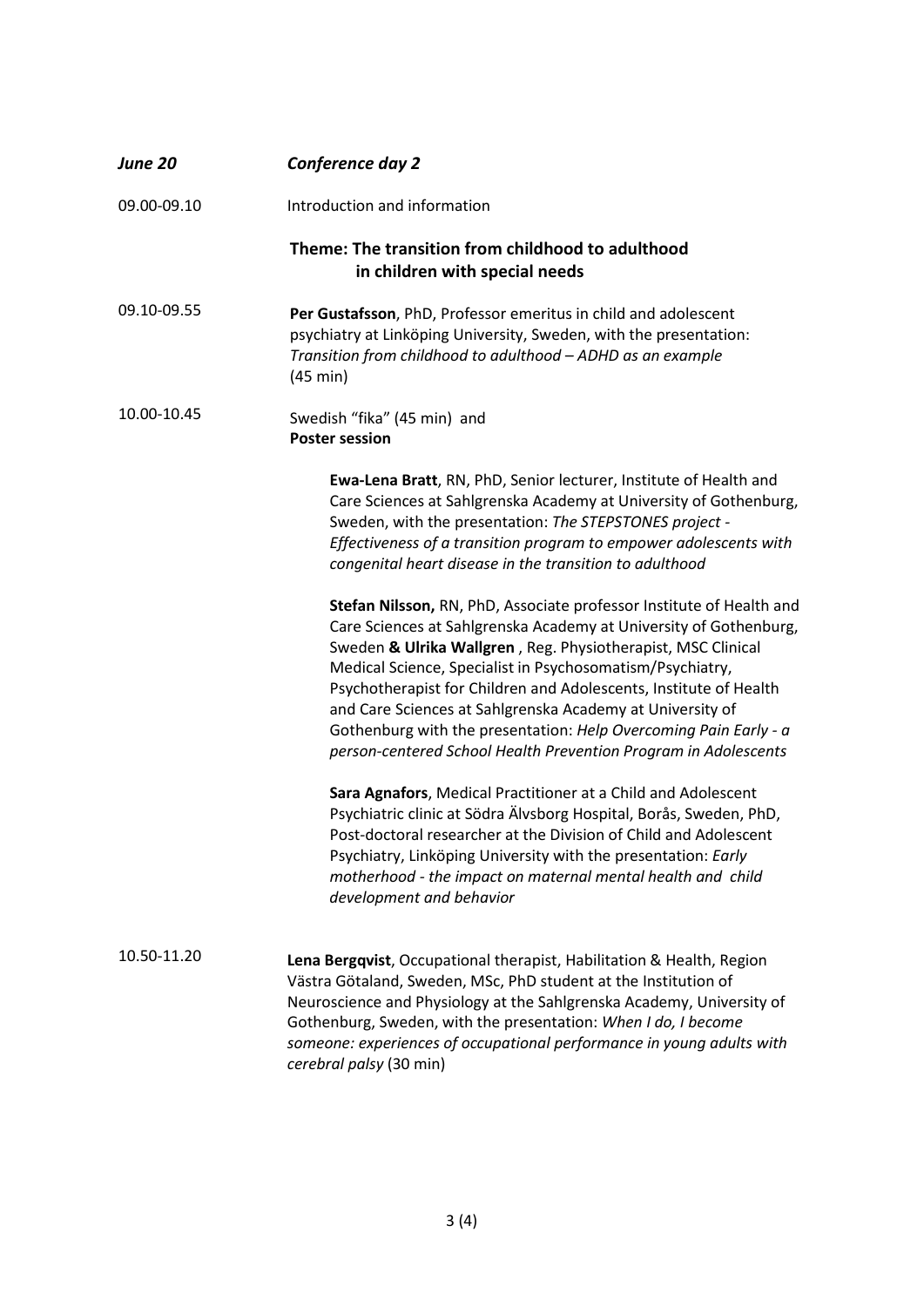| 11.20-11.35 | Marianne Rythén, Specialist in pediatric dentistry, Senior consultant at<br>the Specialist Clinic for Pediatric Dentistry, Public Dental Service, Mölndal<br>Sweden, PhD, Research and Development Centre, Borås, Sweden with the<br>presentation: Do adolescents born extremely preterm have more dental<br>risk indicators and dental fear according to parental questionnaires, than<br>healthy adolescents born at term? (15 min) |
|-------------|---------------------------------------------------------------------------------------------------------------------------------------------------------------------------------------------------------------------------------------------------------------------------------------------------------------------------------------------------------------------------------------------------------------------------------------|
| 11.40-11.55 | Carina Sparud-Lundin, RN, PhD, Docent, Senior lecturer, Institute of<br>Health and Care Sciences at Sahlgrenska Academy at University of<br>Gothenburg, Sweden, with the presentation: Health care providers'<br>attitudes towards transfer and transition in young persons with long term<br>illness (15 min)                                                                                                                        |
| 12.00-13:30 | Peripatetic walk to Textile Fashion Center for Lunch                                                                                                                                                                                                                                                                                                                                                                                  |
| 13.30-14.00 | Anna Bratt, Specialist psychologist / psychotherapist at a Child and<br>Adolescent Psychiatric clinic, Södra Älvsborg Hospital, Borås, Sweden,<br>PhD with the presentation: Preliminary results from Compassionate Mind<br>Training with Adolescents and their parents in a Child and Adolescent<br>Psychiatric Clinic (30 min)                                                                                                      |
| 14.10-15.10 | Work shop: "Transition and gender development" Introduction by Gun<br>Rembeck. Incl. Swedish "fika" during the discussions (60 min)                                                                                                                                                                                                                                                                                                   |
| 15.10-16.30 | Zach's Ceremony, part 2 (45 min)                                                                                                                                                                                                                                                                                                                                                                                                      |
| 16.30-16.40 | Reflections from the day                                                                                                                                                                                                                                                                                                                                                                                                              |
| 18:00       | Conference dinner with traditional Swedish midsummer theme at<br>Annelundsvillan (Annelunds parkväg 6, 503 42 Borås) Clothes depending<br>on the weather Outdoor activities the first hour, if not rain                                                                                                                                                                                                                               |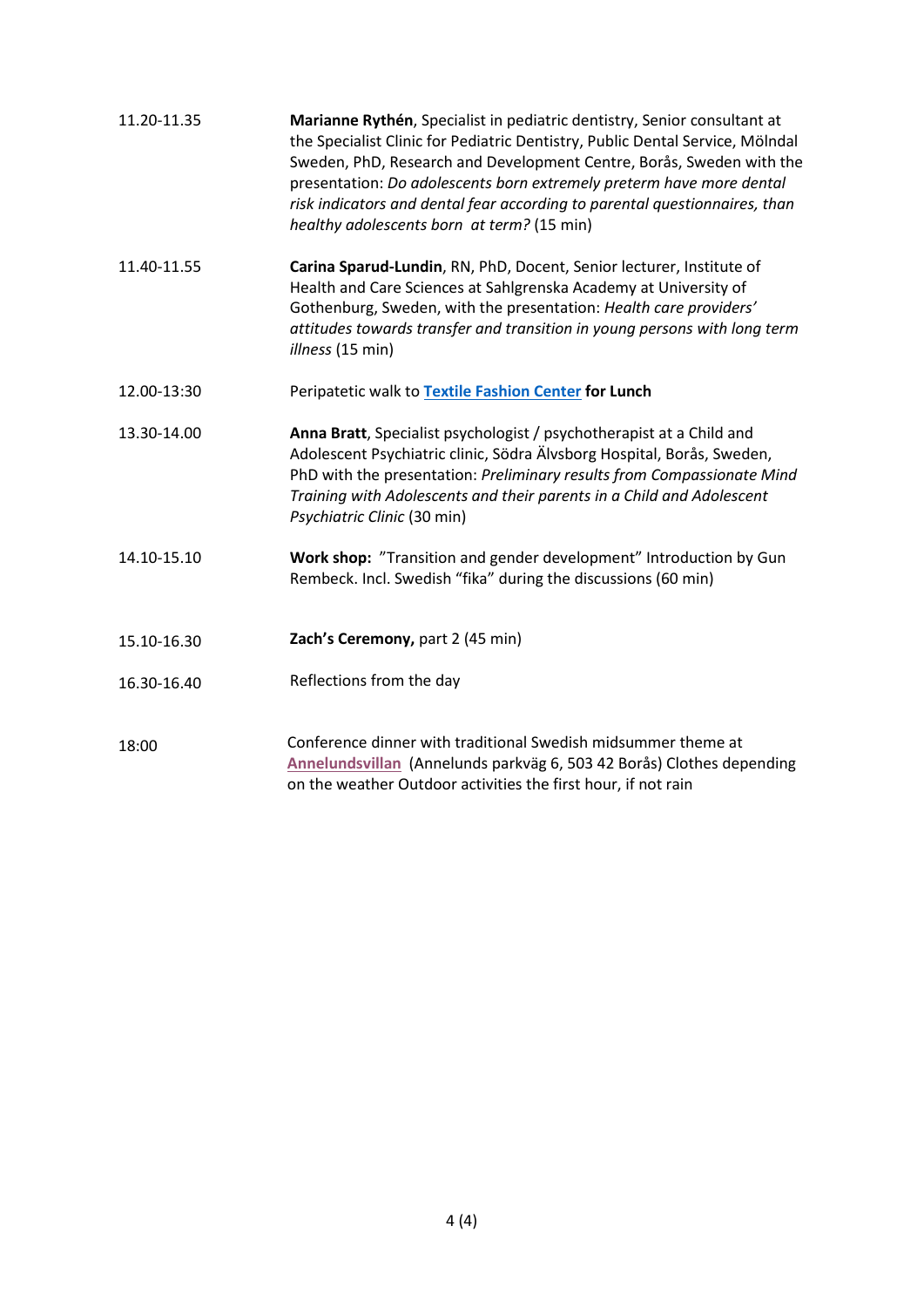| <b>June 21</b><br>the brightest<br>day of the year | Conference day 3                                                                                                                                                                                                                                                                                |
|----------------------------------------------------|-------------------------------------------------------------------------------------------------------------------------------------------------------------------------------------------------------------------------------------------------------------------------------------------------|
| 09.00-09.05                                        | Introduction and information                                                                                                                                                                                                                                                                    |
|                                                    | <b>Theme: Spiritual aspects</b>                                                                                                                                                                                                                                                                 |
| 09.05-09.35                                        | Sharla Peltier, PhD, Professor, Sessional Instructor Laurentian University<br>School of Education Sudbury, Canada, with the presentation: Honouring<br>and Enabling Anishinaabe Rites of Passage With Spirit (30 min)                                                                           |
|                                                    | Theme: Society versus family and friends                                                                                                                                                                                                                                                        |
| 09.35-10.05                                        | Andrew Lines, Teacher / Educational at The Rite Journey, Australia, BSc in<br>Physical Education, with the presentation: The Rite Journey - a highly<br>successful school based Rite of Passage program (30 min)                                                                                |
| 10.05-10.30                                        | Swedish "fika" during the discussions                                                                                                                                                                                                                                                           |
| 10.30-10.45                                        | Karin Thorslund, Psychologist, PhD student at department of Psychology<br>at University of Gothenburg, Sweden, with the presentation: Do parents<br>of adolescents request the same universal parental support as parents of<br>younger children? - A random sample of Swedish parents (15 min) |
|                                                    | <b>Theme: Psychosocial aspects</b>                                                                                                                                                                                                                                                              |
| 10.45-11.15                                        | Stanley Peltier, Elder/Philosopher at Community Ojibwa, Canada, BSc,<br>with the presentation: Abimaadiziwin-Stages of Life Transition To a<br>Positive Worldview (30 min)                                                                                                                      |
| 11.15-11.45                                        | Work Shop: "What's the next step?"                                                                                                                                                                                                                                                              |
| 11.45-12.00                                        | End of conference - conclusion                                                                                                                                                                                                                                                                  |
| 12.00                                              | <b>Lunch at Textile Fashion Center</b>                                                                                                                                                                                                                                                          |

FoU primärvård<br>R&D Primary Health Care

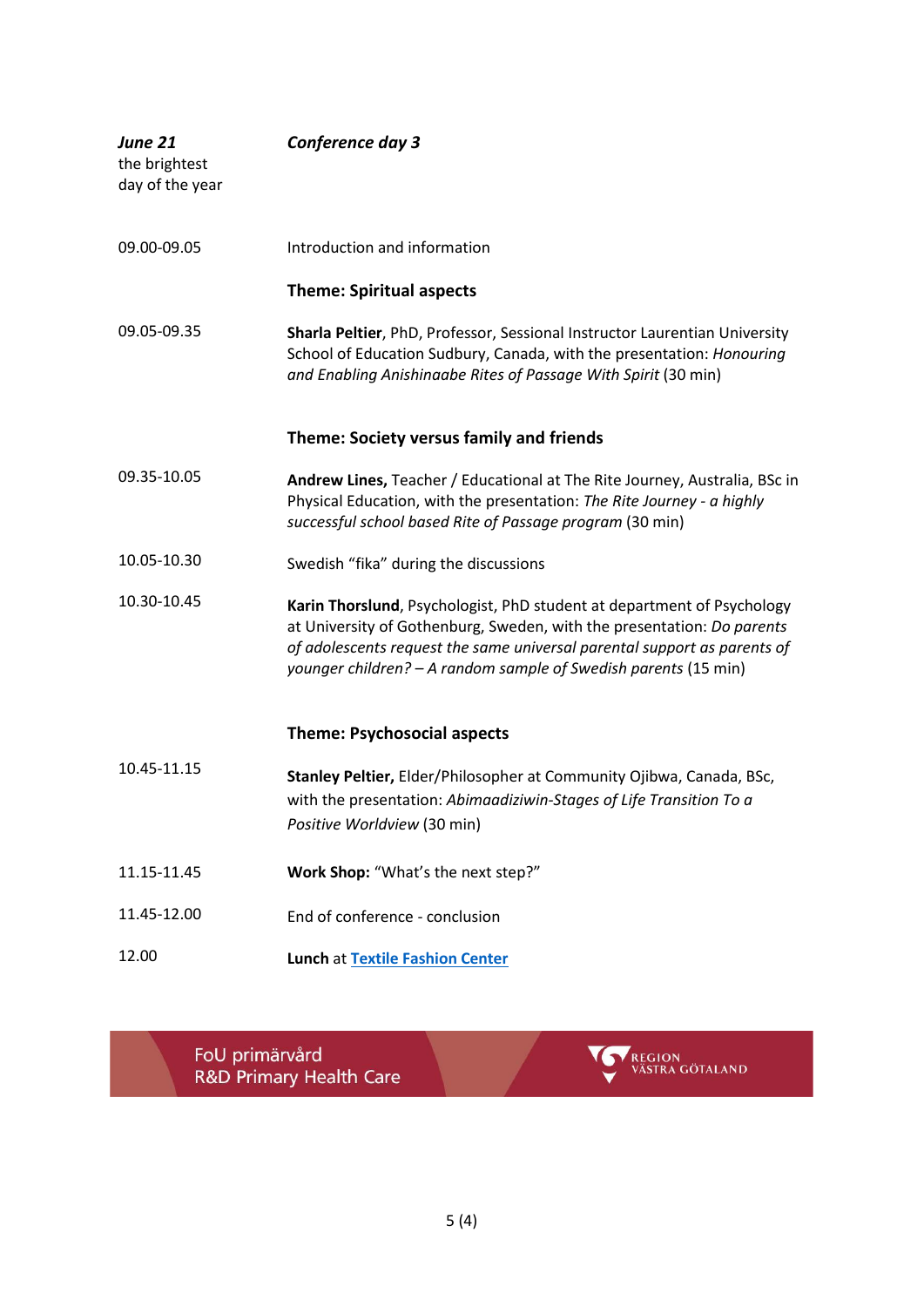# **Keynote speakers**

### Siv Kvernmo

Siv became a specialists in child and adolescent psychiatry in 1999 and completed her PhD one year later. Siv is professor in child and adolescent psychiatry at UiT. Her current research interests are:

- ♦ Sami Health Research
- ♦ Indigenous Health
- ♦ Child and Adolescent Psychiatric Epidemiology
- ♦ Clinical research in child and adolescent mental health
- ♦ Transcultural Psychiatry
- ♦ ADHD
- ♦ Mental health and nutrition

### Title of presentation

Indigenous Sami Youth in transition: The path from adolescence to young adulthood

#### Summary of presentation:

Diehtosiida, a Sami knowledge centre in Norway home to Sámi Allaskuvla (Sámi University College), the Sami Archives, Gáldu (Resource Centre for the Rights of Indigenous Peoples) and the International Centre for Reindeer Husbandry.

Indigenous Sami adolescents are in general at good mental health and well-being. In previous studies the disadvantaged position and life events that several indigenous youngsters worldwide experience compared to non-indigenous peers, have previously not been found among Norwegian Sami counterparts. However, within group differences occurred in mental health due to cultural determinants such as the ethnic context young people grew up in, their preferred ethnic identity and their cultural practice and mother tongue.

Since the first studies on the influence of cultural determinants on Sami adolescents´ health were conducted in the 90´ties, a growing and strong indigenous cultural revitalization process with greater acceptance, stronger political rights, better living conditions and higher education rates has influenced the Sami communities. To which degree such cultural determinants experienced in adolescence influence health and well-being, educational pathway and perceived stress in young adults of today, will be discussed in this presentation. The findings will give us a glimpse of the transitional pathway from adolescence to young adulthood that young Sami experience in different contemporary ethnic contexts.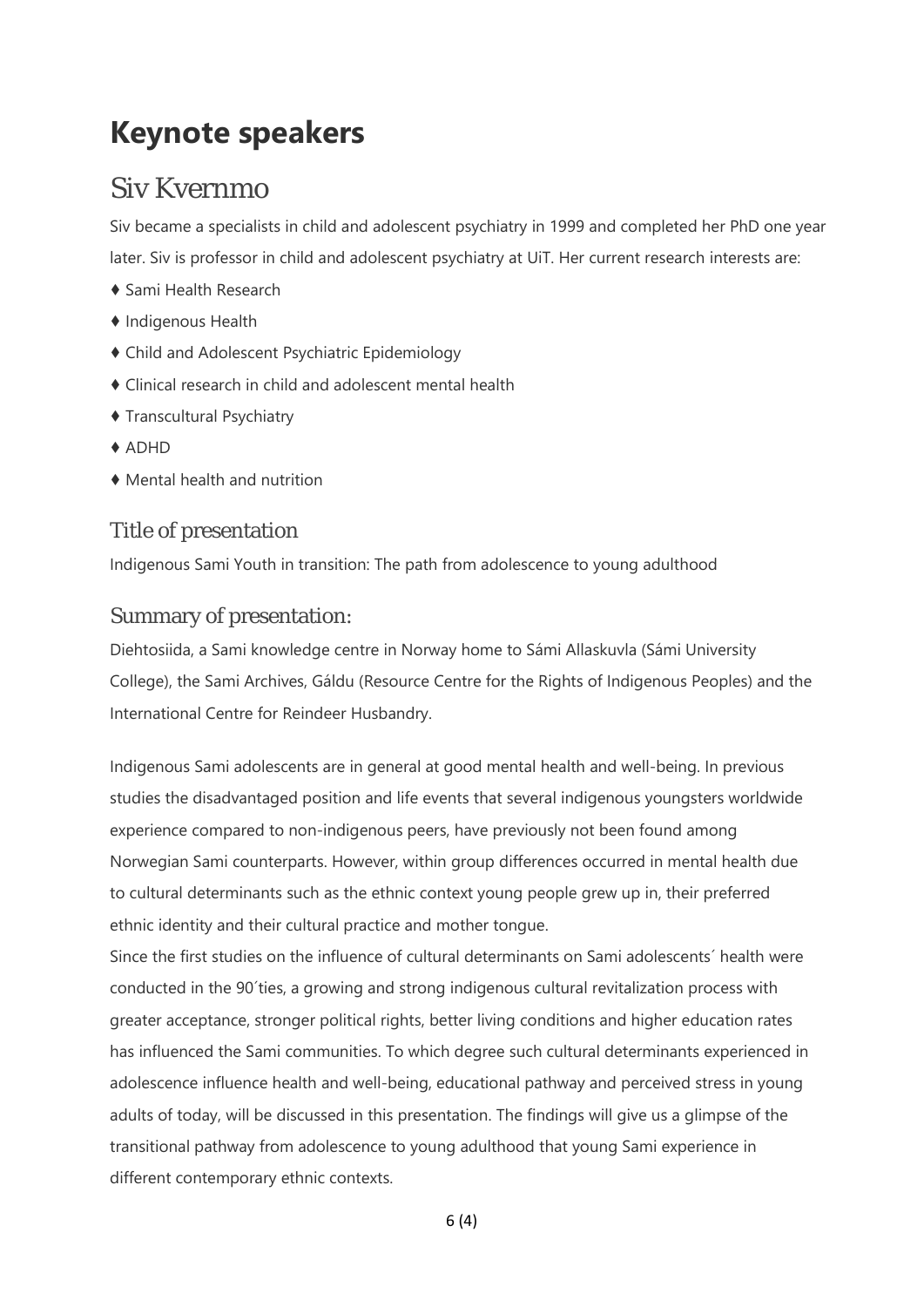### Hanna Outakoski

Hanna has been an adjunct to Umeå University from 2000 and in January 2016 she was appointed associate professor at the department of language Studies at Umeå University. She completed her [PhD](http://www.diva-portal.org/smash/record.jsf?aq=%5B%5B%5D%5D&aq2=%5B%5B%5D%5D&sf=all&aqe=%5B%5D&af=%5B%5D&searchType=LIST_LATEST&sortOrder=author_sort_asc&onlyFullText=false&noOfRows=50&language=sv&pid=diva2%3A811183&dswid=7418) in 2015. Her main research focus lies on Sámi languages. Her special research interests are writing processes, the multilingual minority classroom, and teaching and teacher training in national minority languages.

### Title of presentation

The writing of young Sámi during the transition from childhood to adulthood – Reflections about identity and belonging

#### Summary of presentation:

#### Multilingualism – an important asset

It is often said that a bilingual person does not exist in one language or another, but somewhere in between. It is the knowledge of many languages and the belonging to several cultures simultaneously that makes it possible for the speaker, or the writer, to manifest different individual and collective identities and perspectives as they choose according to the situation and the need. Yet it is often that the schools and the communities do not see multilingualism as an important asset in the world, but instead, languages are often compartmentalized and the compiled language knowledge is discredited.

This presentation offers some reflections on the voices of young Sámi who live in Sápmi, the land of the Indigenous Sámi people, and who grow up to become bilingual and multilingual local and global citizens. The situation in Sápmi, as well as in many other Indigenous contexts, is especially interesting since all Sámi children and adolescents study at least two languages at school, the majority language and English. Many young Sámi also study their heritage language, and some are fortunate to have it as their main language of instruction. At the same time, these young Sámi are more or less voluntarily involved in minority politics, environmental debates, and community internal discussions on what is to be considered Sámi and what comes from outside. The Sámi young are also part of the global popular culture which is often presented to them in other languages than in their own heritage language. In this complex situation, the compartmentalizing ideologies are as much of a threat to the survival of the Indigenous heritage language as is the lack of real and virtual heritage language arenas.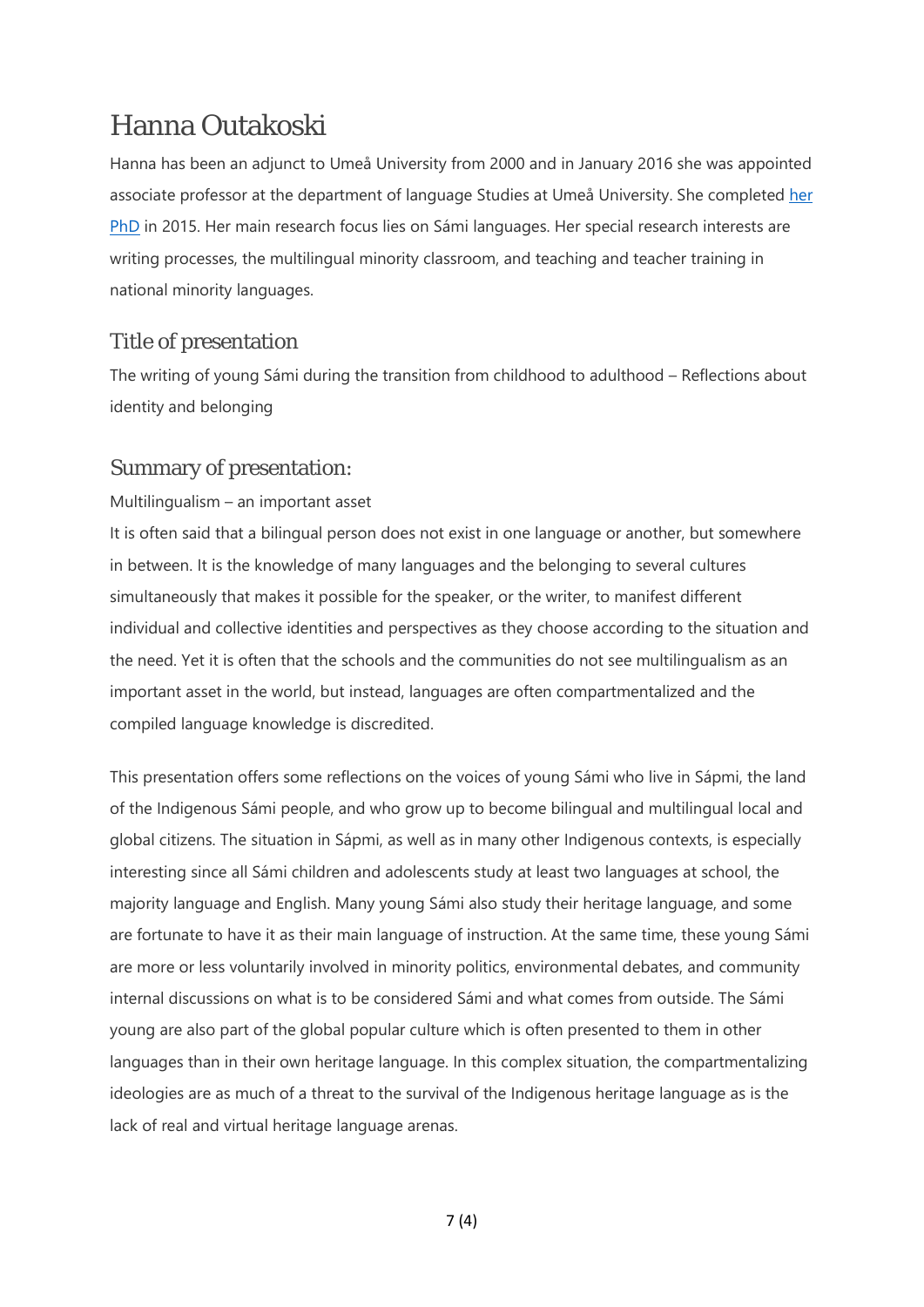### Sofie Weijosdotter Pettersson

Sofie has a Masters degree in archaeology and is currently a PhD student at the Department of Language Studies, Umeå University, Sweden. The title of her PhD project is "Reindeer and Pink Flamingoes, identity maintenance among Sami immigrants in North America". Her main interests are Sámi culture and history.

Sami children arriving at Ellis Island New York. This photo is taken by Augustus Sherman sometime between 1892-1907. Clothes are consistent with the style of dress of the Sámi people in south Sápmi, probably in Sweden.

#### Title of presentation

To become a Sámi. Ethnicity and identity among children of Sámi immigrants in North America

#### Summary of presentation

From the middle of the 1800's to the 1930's a lot of Sámi emigrated from Sápmi (the Sámi settlement area in Scandinavia and the Kola peninsula) to Canada and USA. Some left their heritage behind and wanted to start a new life. There are several reasons why they made a choice to leave their ethnicity behind, to "stop being Sámi". Many where stigmatized by their governments, others had more private reasons, like love or religion. Others left the reindeer herding, the very core of their lives, and without that, there were no use "to be Sámi" anymore. Many just had a very hard life and struggled to survive like many of the Scandinavians that emigrated at the same time. During my fieldwork in Canada and USA I heard some amazing life stories. Many were about how the children and grandchildren of the original immigrants had no clue about their Sámi heritage, and how they found out in the strangest ways. Some could for example be bullied in school for being "dirty Lapps" by their Scandinavian neighbors, and in present time also as "bloody Indians" by their classmates. Others found out on their parents deathbeds, and some just by the lucky faith of a saved letter that was supposed to be burnt. What was their reaction and how did they learn more? How did this affect them growing up, becoming teenagers and adults? How could they reclaim a Sámi identity and ethnicity that was lost to them? How have they been received in Sápmi? Let me tell you some of their stories.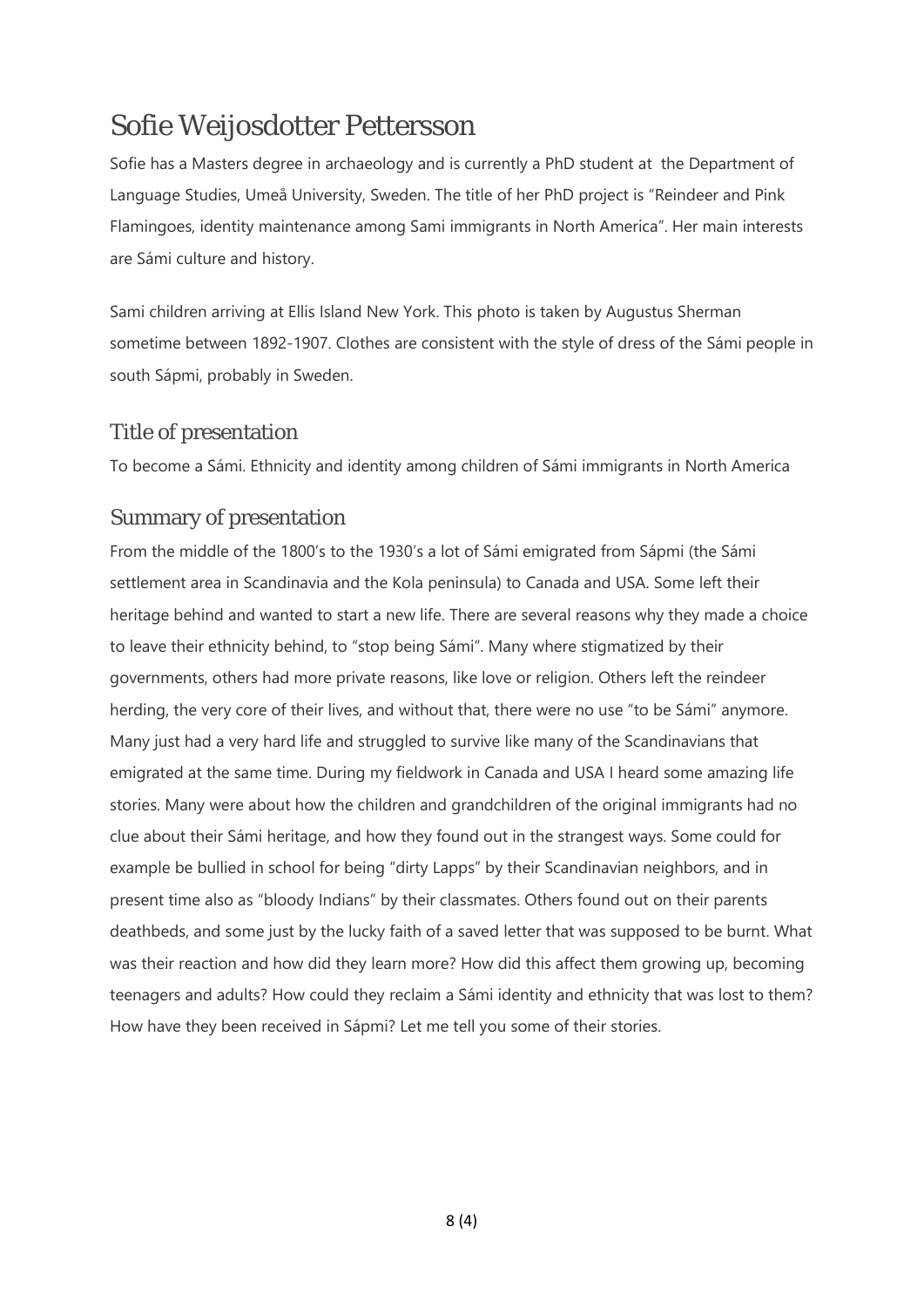### Per Gustavsson

Per Gustafsson has worked in child psychiatry in Östergötland, Sweden most of his professional career. He received his PhD with a thesis on family therapy as an adjunct to traditional treatment for severe asthma in children. His research interest is the intersection between body and mind: how psychological factors affect physical health, and how does it affect the biology of mental well-being? Since the most important environment during childhood is the child's own family, interest in the child's interaction with his/her parents and siblings, i.e. family interaction, has been at the center of interest. Likewise, how family therapy can be a way to influence children's mental and physical symptoms. In 2017 Per became professor emeritus in child and adolescent psychiatry and he continues to be active as a researcher at Linköping University.

#### Title of presentation

Transition from childhood to adulthood – ADHD as an example

### Summary of presentation:

An adolescent child in transition?

In the Harry Potter series, Remus Lupin changed to his werewolf form when the moon was full. However, he didn't go from human to werewolf just by snapping his fingers: the fangs and hair had to grow, the spine to become curled, the hands to become more pawlike and the fingernails lengthened into claws. If you saw the movies, the business of transforming from human to werewolf didn't look like a whole lot of fun! The point of maximum discomfort – where Lupin is half-man, half-werewolf – is a state of transition between two forms.

All adolescents go through the transition from being a child to becoming an adult. If you have a chronic medical condition you also have the additional quest to take over the management of that condition together with the management of your life. ADHD could serve as a "model condition" for this, and also represents a challenge for caregivers to facilitate the bridging from paediatric to adult care.